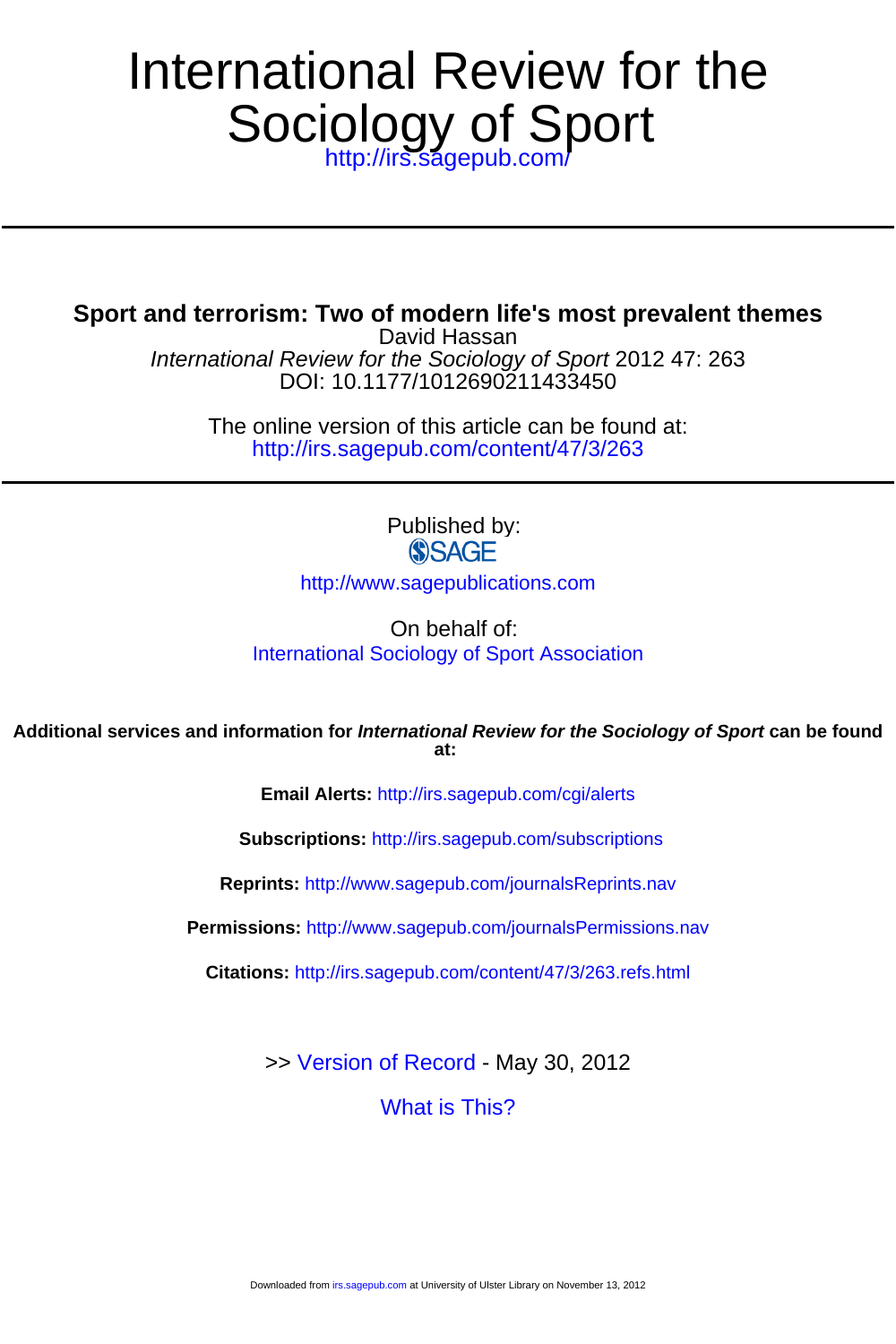

## **Sport and terrorism: Two of modern life's most prevalent themes**

International Review for the Sociology of Sport 47(3) 263–267 © The Author(s) 2012 Reprints and permission: sagepub.co.uk/journalsPermissions.nav DOI: 10.1177/1012690211433450 irs.sagepub.com



#### **David Hassan**

University of Ulster, Northern Ireland, UK

#### **Abstract**

The purpose of this introduction is to establish the context for the ensuing collection examining the relationship between sport and terrorism within a range of international sporting settings. Drawing upon a host of recent examples this article serves to demonstrate the multifaceted nature of this relationship, how it emerges in remarkably similar fashions within otherwise quite diverse locations and how sport is increasingly being targeted by terrorists irrespective of whether their campaigns are considered to be 'local' or global in nature. It argues that terrorists exercise impact both through the direct targeting of sport and also, subsequently, the diffusion out from these real or intentional events to impact upon many aspects of political and civic life.

#### **Keywords**

international events, sport, terrorism

Despite very public examples of the interplay between sport and terrorism throughout the history of modern sport there was still something quite shocking about the attack upon the Sri Lankan cricket team bus, *en route* to a Test match against Pakistan in Lahore, on 3 March 2009. A total of eight people lost their lives and a further six were injured as a result of the attack, thought to have been the work of Islamic militants, which took place less than six months after a series of co-ordinated terrorist attacks in Mumbai, India. Indeed, in a tragic twist of fate, Sri Lanka only agreed to play Pakistan in the game in question following the withdrawal of India from the original fixture, the latter evermore mindful of the possibility of escalating violence and terrorist attacks following the incidents of November 2008 in their home country (Berry, 2009).

Thus even the fear of attack in Pakistan has exercised an affect on touring nations, such as India. Australia has refused to play a Test match in the country since 1998, whilst

**Corresponding author:**

David Hassan, Room 15E01E, Ulster Sports Academy, University of Ulster at Jordanstown, Shore Road, Newtownabbey, County Antrim BT37 0QB, Northern Ireland, UK. Email: d.hassan@ulster.ac.uk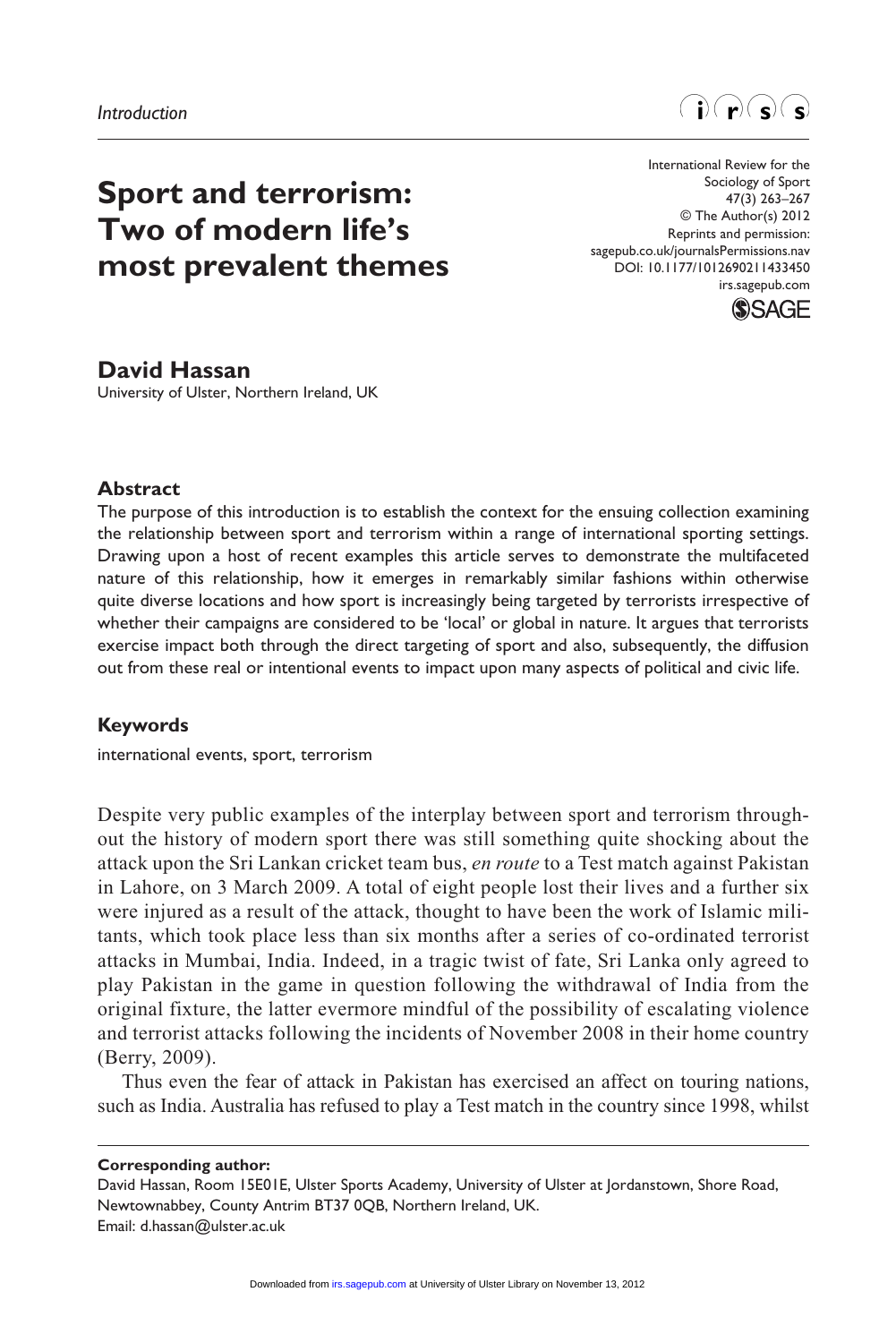its neighbour New Zealand was extremely fortunate to avoid casualties when, during a cricket tour to the country in 2002, a suicide bomb blast outside the team's hotel in the southern Pakistani city of Karachi narrowly avoided injuring the players but did claim the lives of 11 French Navy experts and 14 people in total. However, what perhaps made the more recent events in Lahore particularly noteworthy were their inherent ruthlessness, the very public nature of the attack and the stark manner in which the vulnerability of sport to acts of terrorism was exposed (Wilkinson, 2001). Amid the global significance of sport, embedded as it is into the very fabric of most nations throughout the world, it is increasingly apparent that terrorist cells intent on promoting their message on the world stage consider sport to be a very effective means of achieving this strategic aim (Taylor and Toohey, 2007).

Still more recent was the gun attack upon the Toga national team bus carrying the squad to a training session prior to the Africa Cup of Nations staged in Angola during January 2010. An organization calling itself The Front for the Liberation of the Enclave of Cabinda (Flec) claimed responsibility for the assault, which resulted in serious injuries being suffered by a number of players and the death of the bus driver. Cabinda is an oilrich region of northern Angola, which has sought independence for many decades from the remainder of Angola, and Flec, which was thought to be operating a ceasefire from 2006, clearly identified the staging of the Africa Cup of Nations as an opportunity for an escalation in its campaign for independence (BBC, 2010).

Thus a collection examining sport and terrorism brings together arguably two of the most pervasive themes of modern life (Atkinson and Young, 2002). Many countries seemingly operate under at least the fear of attack from rogue elements either within their own state boundaries or from pan-national terrorist movements (Neumann and Smith, 2008). There is, it seems, a culture of marked caution and suspicion existing at a subconscious level within many countries whilst this exists alongside a considerable sense of foreboding around possible future, often random, attacks on major cities, infrastructures or civic spectacles (Taylor and Toohey, 2007). At the same time, sport can offer temporary respite from this culture of fear and yet, conversely, it is precisely because it does so that the targeting of sport constitutes a major success for terrorists (Wedermeyer, 1999). Put simply if terrorists are to achieve their primary aims of creating fear, instability and exercising a challenge to the sitting government then promoting this message within a non-political and ostensibly joyous setting, such as sport, presents their work with added agency (Riordan, 1998).

Whilst by no means representing a substantial body of work there has been an increasing focus on the part of scholars upon the sport–terrorism nexus. That said, this has only emerged markedly over the last decade as prior to this, as Wedermeyer (1999) correctly observed at the time, 'specialist literature on the relationship between sport and terrorism is rare' (p. 218). Atkinson and Young's (2002) somewhat prophetic writings, which included the assertion that 'we cannot ignore how sports events may become targets of terrorism' (p. 54) clearly conditioned the minds of sports scholars and enthusiasts at large that sport remained a very real focus of attack in the terrorists' strategic arsenal (Taylor and Toohey, 2007). Evidence of previous work, notably at the Summer Olympic Games, suggests that so-called mega-events represented the primary focus for certain terrorist cells (Horne and Manzenreiter, 2006). The rationale for this includes an obvious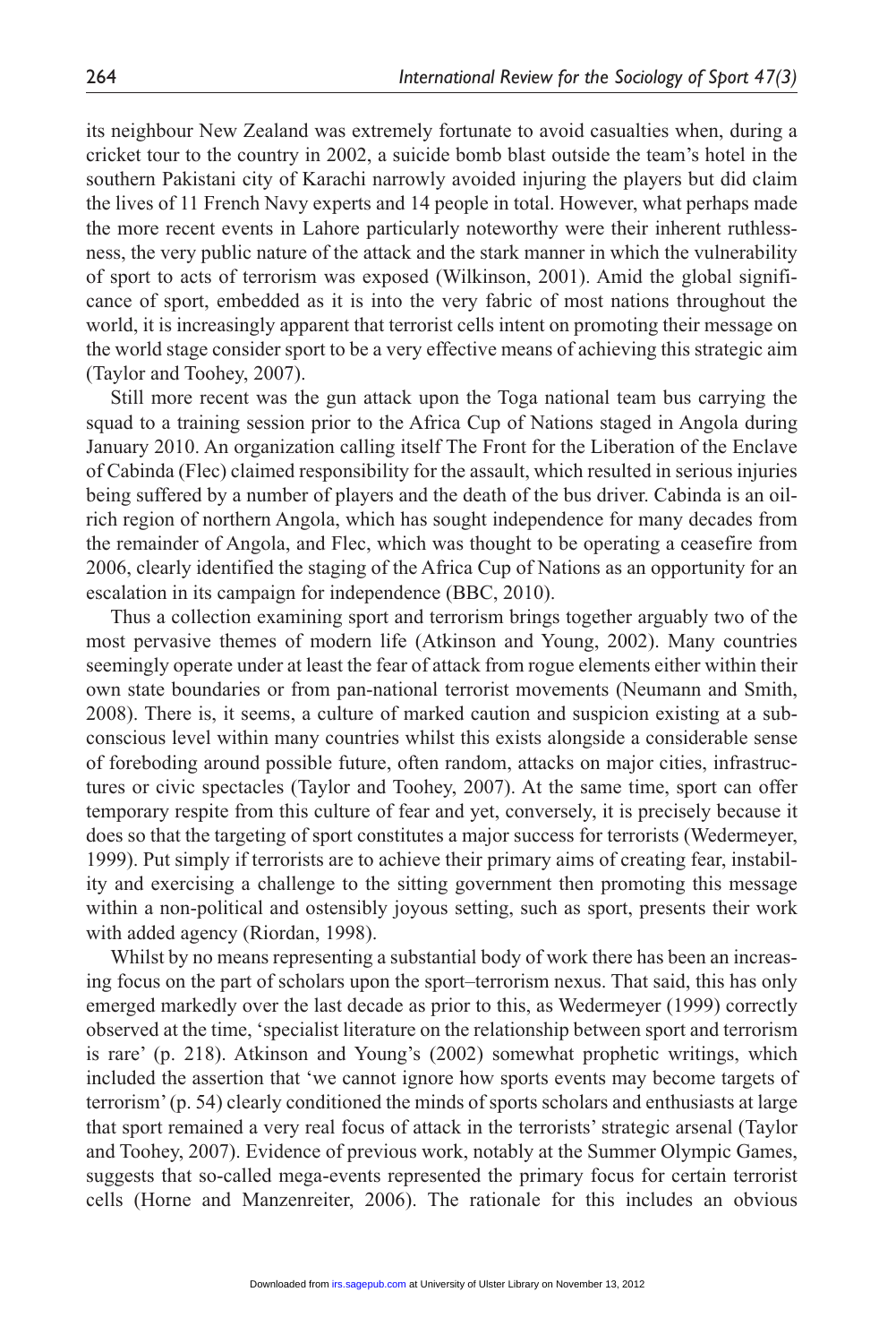assertion that the presence of the international media corps facilitates the broadcasting of any resulting atrocity to all parts of the world. Additionally, there is the less immediately impactful conclusion that investment and focus on actually preventing a terrorist attack from happening in the first place means that a state administration must divert resources away from other aspects of a nation's everyday life, including health, education and infrastructural investment, resulting in growing agitation on the part of that country's people against the sitting government, not to mention presenting opportunities for terrorists to strike elsewhere within that state (Neumann and Smith, 2008). Thus we must focus our attention not alone on the site of the actual or possible attack but also on the full consequences of the apparent targeting of sport by terrorists organizations the world over. Its outcomes are immediate, progressive and resource intensive and involve not only the protection of the apparent sanctity of the event in question but often the very standing of the nation within the world order (Martin, 2011).

Thus, particularly at major international events, the level of attention, detailed planning and expenditure required to adequately secure some of sport's 'showcase' events is beginning to attract the attention of those who question the value of hosting tournaments like the FIFA World Cup or the Summer Olympic Games in the first place. There is no doubt that security has significantly improved for Olympic athletes and officials since the infamous events of Munich in 1972, when a Palestinian terrorist cell entitled 'Black September' stormed the Israeli residential halls in an attack that ultimately claimed the lives of 11 athletes and a policeman. But it failed to prevent a further, albeit minor, attack prior to the Atlanta Summer Games in 1996 whilst the staging of subsequent tournaments in comparatively benign settings, such as Australia and Greece, have meant the prospects of the Games being targeted in any meaningful manner has remained low (Arnaud and Riordan, 1998). This should not imply that the threat of attack is absent in the minds of the Games' organizers and the state authorities. For example, just five days before the Olympic flame was lit in Beijing in 2008, there was an attack by Muslim separatists in the city of Kashgar in China's far western Xinjiang region that left 16 policemen dead and an equal number badly wounded. It appears even the best laid plans are comparatively futile in the face of determined terrorist cells, which show no regard for political cultures, ideologies or world standings.

However, it is entirely appropriate to suggest that such a focus on major sporting events has tended to mask more regular attacks at the local or national level. The ETA bomb blast in Madrid in 2002, prior to the UEFA Champions League semi-final between Real Madrid and Barcelona, was clearly designed to maximize publicity for its campaign of autonomy within Spain and across Europe. The bomb attack was considered a reprisal upon elements of the Spanish establishment, thought to be sympathetic to Real Madrid FC, for the arrest and detention of 11 members of Batasuna (the political wing of ETA) on the day of game. Similarly, the highpoint of the 1997 steeplechase season in the UK, the Aintree Grand National, was abandoned when two separate bomb warnings were received by the event's organizers, from the Irish Republican Army (IRA) ahead of the eagerly anticipated annual horse race. For much of the IRA's modern campaign in Northern Ireland one element of its strategy (to secure Irish independence and sovereignty from Britain) has included attacks in Britain. Another republican terrorist grouping, the Irish National Liberation Army (INLA) had targeted sporting events on previous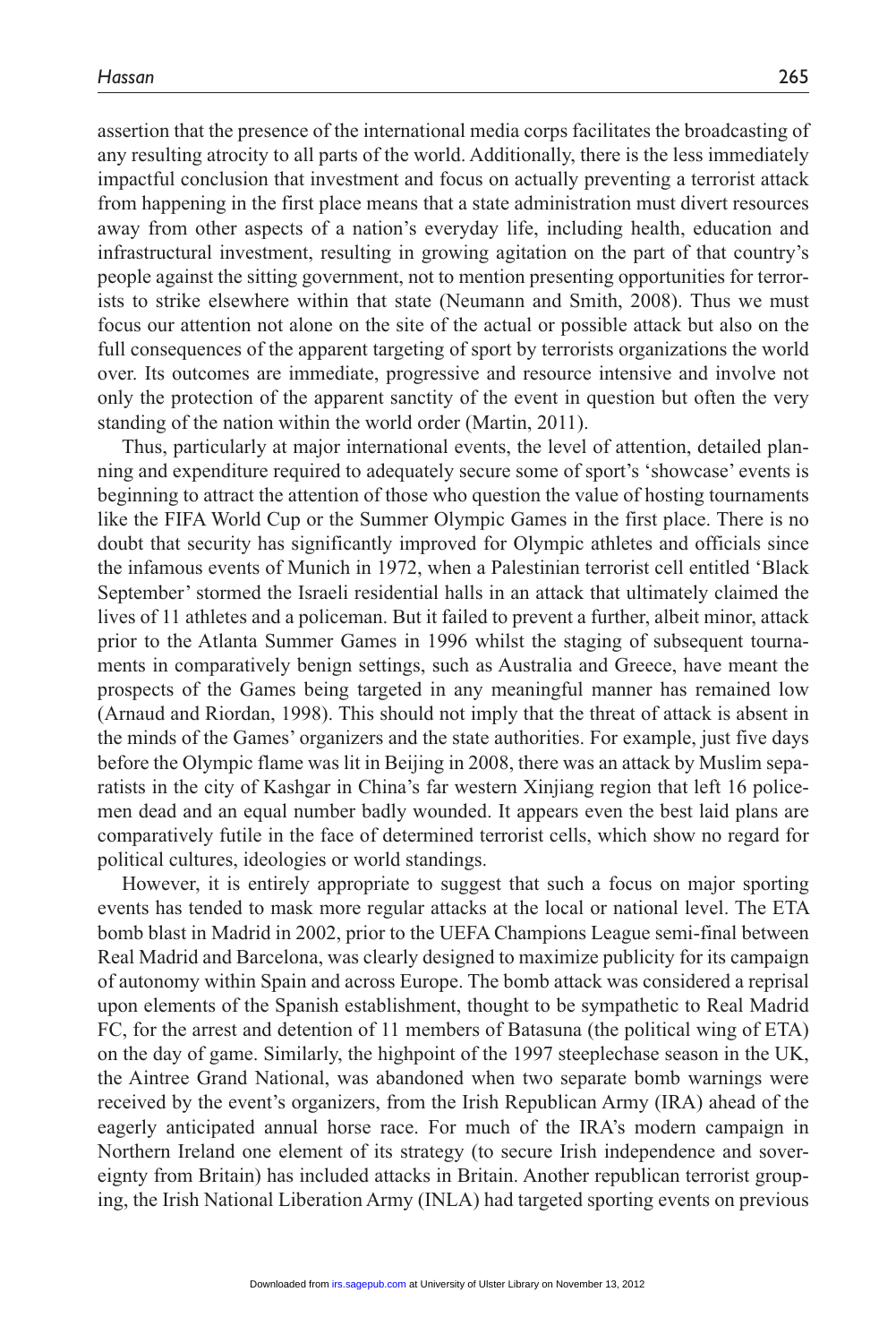occasions, notably the World Cup Qualifier in 1985 held in Windsor Park, Belfast between Northern Ireland and England. However, this was the first instance when a major sporting spectacle was disrupted in Britain in such a high profile fashion. More recently, the actions of a Tamil Tiger suicide bomber at the start of the Sri Lankan Marathon of 2008 led to the deaths of 12 people and more than 100 injured competitors. Amongst the dead were Sri Lankan Highways minister Jeyaraj Fernandopulle and former Olympic marathon runner KA Karunaratne. Again with the attention of the national and regional media being drawn to the event, organized to mark the beginning of the Sri Lankan New Year, it constituted the ideal setting to launch an attack of this nature.

Whilst events like those listed here will inevitably attract the public gaze it is also important to highlight how the consequence of terrorism, which is not directly targeted at sport, has nevertheless succeeded in affecting and disrupting it. Two comparatively recent examples again serve to illustrate this point; the postponement of the 2001 Ryder Cup tournament and the cancellation of the 2008 Dakar Rally (Martin, 2011). Both were affected by the actions of Al Qaeda, whose attack on New York on 11 September 2001 ultimately claimed the lives of more than 3000 people. Whilst the 2001 Ryder Cup, due to be staged at the Belfry, England was postponed as it was felt it would be inappropriate to stage the event so close to the attacks in America, the Dakar Rally was cancelled following security advice received from the French authorities regarding the potential targeting of the event, staged in north Africa. French intelligence sources pointed to the killing of French tourists in Mauritania – where eight of the rally's proposed 15 stages were to be held – as evidence that Al Qaeda was active in the region and may consider an attack on the Dakar competitors as justifiable on account of the publicity it would bring their activities in the region and across the Muslim world. Indeed, there has been an emerging strand of research around the management of sporting facilities generally in the wake of the 9/11 terrorist attacks and this is likely to escalate in line with the heightened terrorist threats around sport generally (Appelbaum et al., 2005).

In summary, the essays contained within this special issue provide a comprehensive account of the current research and analysis around sport and terrorism. Written by many of the leading authorities on the subject they are intended to provide a space for critical reflection about how sport exercises a much more profound influence upon the lives of modern nations than might ever have been considered heretofore. In August 2012, London, regarded by many as an erstwhile modern European city, will host the Summer Olympic Games for the first time in more than 60 years. Much has changed in the interim period, not least how London (and Britain) is viewed internationally and the extent to which terrorist organizations, from Al Qaeda to dissident Irish republican groupings, such as the Real IRA, see the Games as an opportunity to remind the British administration and the world at large that when it comes to reaffirming their presence and opposition to aspects of British foreign policy there are no options beyond consideration.

#### **Funding**

This research received no specific grant from any funding agency in the public, commercial, or not-for-profit sectors.